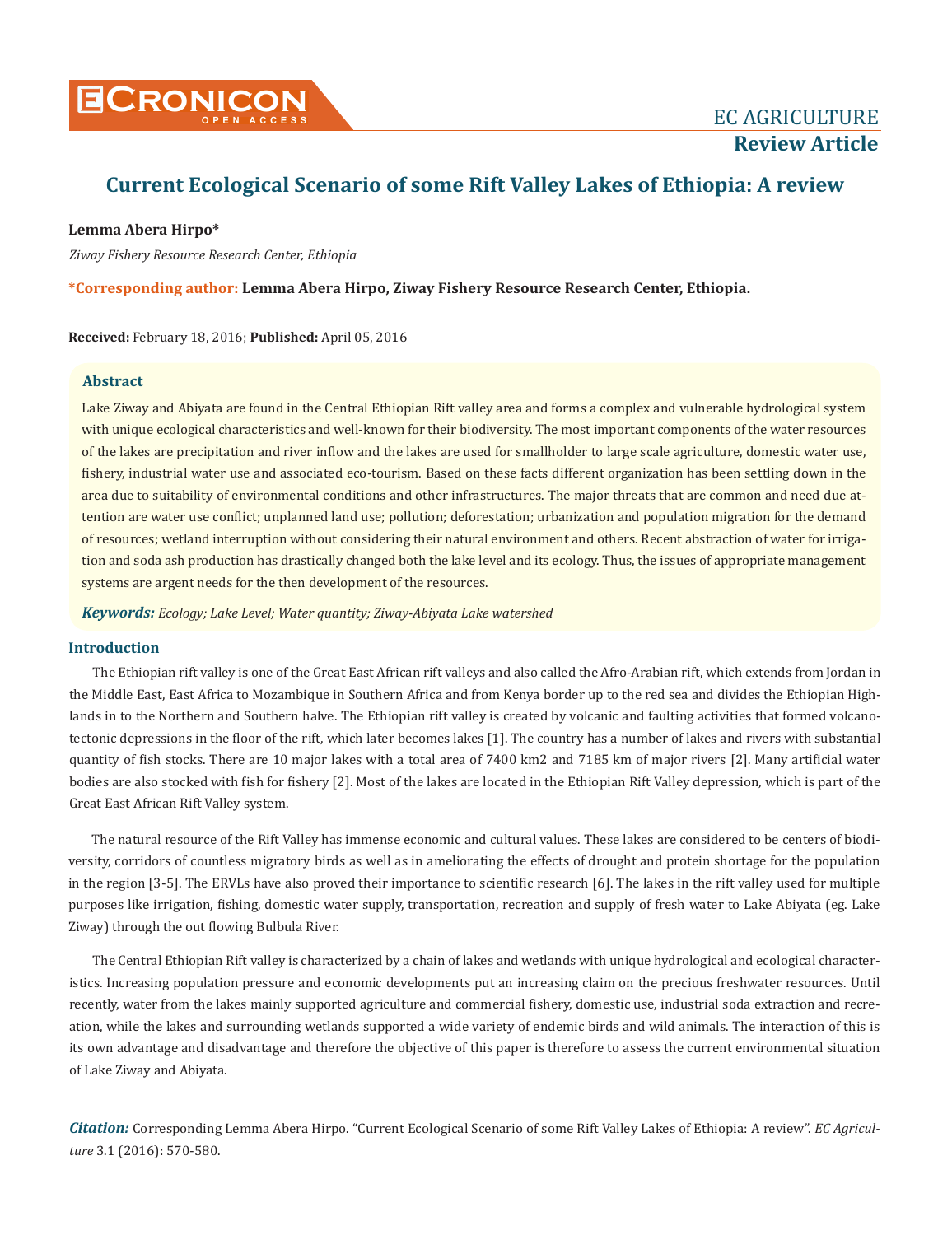## **General Overview of the Lakes**

Lake Abiyata and Ziway is relatively shallow lakes, located in the Ziway-Shala basin in Central Ethiopia (Figure 1). The climate is humid to sub humid in the highlands and semiarid in the rift valley. The mean annual temperature is around 15°C in the highlands and 20°C in the rift valley. The average annual rainfall ranges from 1150 mm in the highlands to 650 mm in the rift floor [7]. The main rainy season is between June and September and the dry season lasts from October to February [8].



*Figure 1 : General location map, topography, and drainage pattern of the Central Ethiopian Rift lakes [8].*

The Lakes are both located in mid-altitude regions. Mean annual rainfall varies in the valley from approximately 500 mm (weather station at Lake Langano) and 650 mm (weather station Lake Ziway) to 1150 mm on the plateau. There is no clear trend (increase or decrease) in rainfall characteristics in the region during the last 40 years [9]. Highlands flanking both lakes intercept most of the rainfall in the region. Open water evaporation (lake evaporation) is in the order of 1800-2000 mm per year. Actual evapo transpiration depends on the land use and availability of water and varies between 700 and 900 mm per year [10].

#### **Ecology**

The CER valley is well-known for its biodiversity. The vegetation of the area is characterized by Acacia open woodland, now extensively overgrazed, while deciduous forests occupy the ridges and slopes [11]. Human pressure in the Rift valley is very high and the natural flora and fauna is disappearing rapidly. Increased human activity has resulted in open vegetation which is floristically poor and uniform. Population pressure during the last three decades has resulted in the conversion of natural vegetation, overgrazing of natural grasslands, removal of natural shrub for fire wood and clearing of forests for construction material. As a consequence of these changes in land use, vulnerable sloping areas in the area face increased erosion and depletion of nutrients required for vegetative growth. Increased erosion and resulting sedimentation elsewhere can have a major impact on the regional hydrology [12].

*Citation:* Corresponding Lemma Abera Hirpo. "Current Ecological Scenario of some Rift Valley Lakes of Ethiopia: A review". *EC Agriculture* 3.1 (2016): 570-580.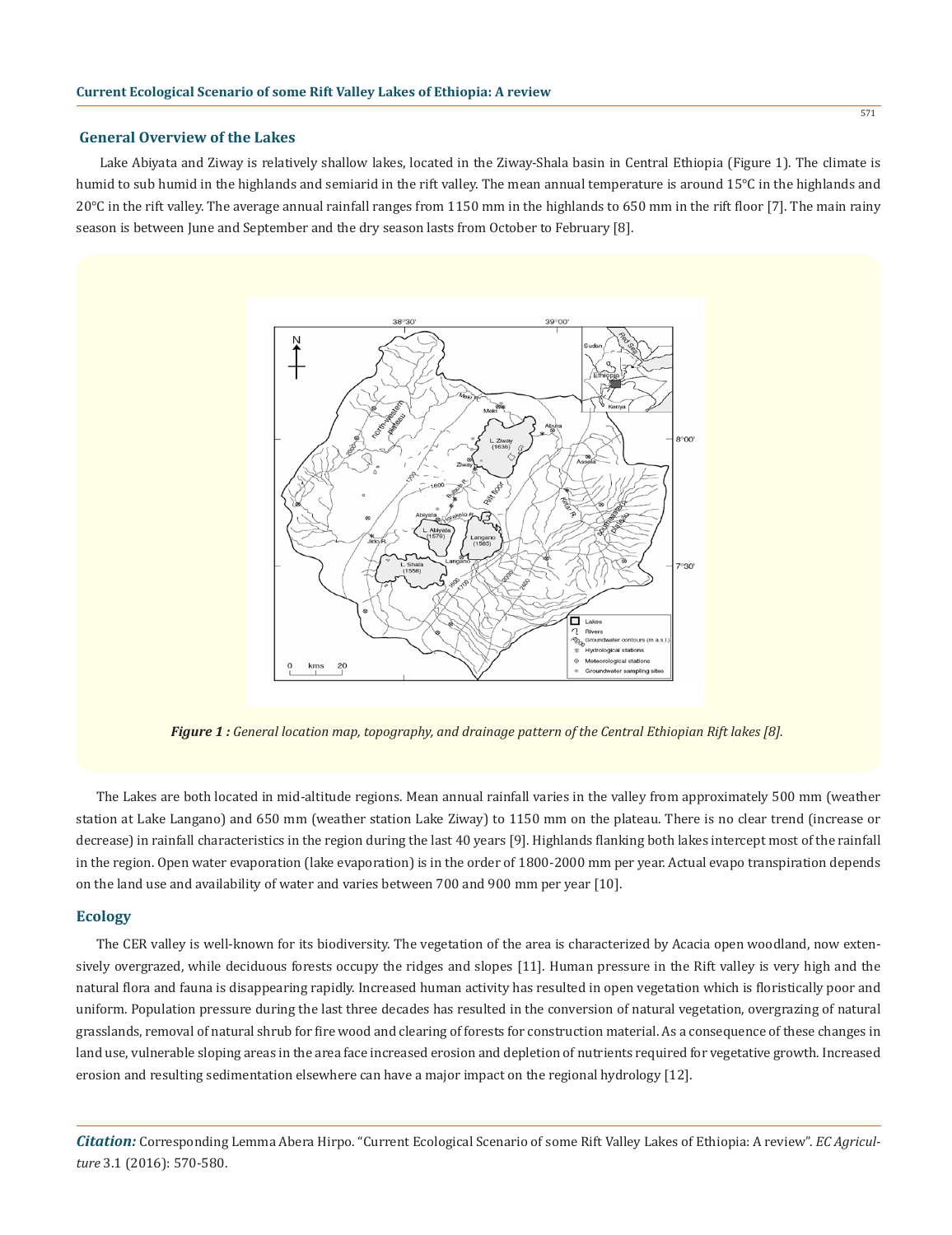About 50% of the bird species in Ethiopia have been recorded in the Rift valley area. Current commercial fisheries cover most of the countries freshwater resources, including Lake Ziway which is one of the most intensively fished lakes in Ethiopia with an estimated annual production of 3000 t in the 1960's [10]. More recent data suggest that production has been reduced due to human influences. In Lake Abiyata there is no significant commercial fishing.

## **Water quantity**

As indicated in figure 2, there are different sources for the lakes including rainfall. But due to different infrastructural suitability the water resources are currently over-exploited, especially due to irrigation and water extraction.



*Figure 2: Different water sources of Ziway-Abiyata Catchment.*

Lake Ziway and Abiyata are situated in a closed basin. The major incoming rivers for Lake Ziway are Ketar and Meki River (Figure 2). The Meki River discharges the runoff from the plateau west of Lake Ziway. The Ketar River discharges the water from the eastern and south-eastern plateaus. The catchments of these two rivers cover 5610 km**<sup>2</sup>** [8]. A major part of the water inflow of Lake Abiyata originates from Lake Ziway through the Bulbula River. Hence, both lakes are hydrologically connected. Considerable less water is discharged from Lake Langano to Lake Abiyata through the Hora kelo River (Figure 2).

The groundwater system in the Ziway/Abiyata catchment is largely determined by the East African Rift Valley, being a major structural feature with a width of 40-60 km and at places a depth down to 1000 m below the flanking plateaus. The groundwater flow is to the lowest point of the Ziway/Abiyata catchment. It was estimated that groundwater contributes approximately 20% of the total inflow into Lake Abiyata [11].

In general, the groundwater is largely controlled by the rift faults it is a major source for domestic water supply, supplementary to surface water of Lake Ziway.

#### **Lake Ziway**

The maximum depth of the lake is 9 m, while the average depth is only 2.5 m. The volume of the lake is approximately 1.1 billion  $m<sup>3</sup>$ [13]. Lake Ziway contains fresh water, which principally originates from the two incoming rivers, being the Ketar River and Meki River (Figure 2), and rainfall. Both rivers are perennial rivers. They used to have substantial base flows, which have, however, reduced as a result of uncontrolled water abstractions for small-scale irrigation schemes in the upper reaches of the catchments.

*Citation:* Corresponding Lemma Abera Hirpo. "Current Ecological Scenario of some Rift Valley Lakes of Ethiopia: A review". *EC Agriculture* 3.1 (2016): 570-580.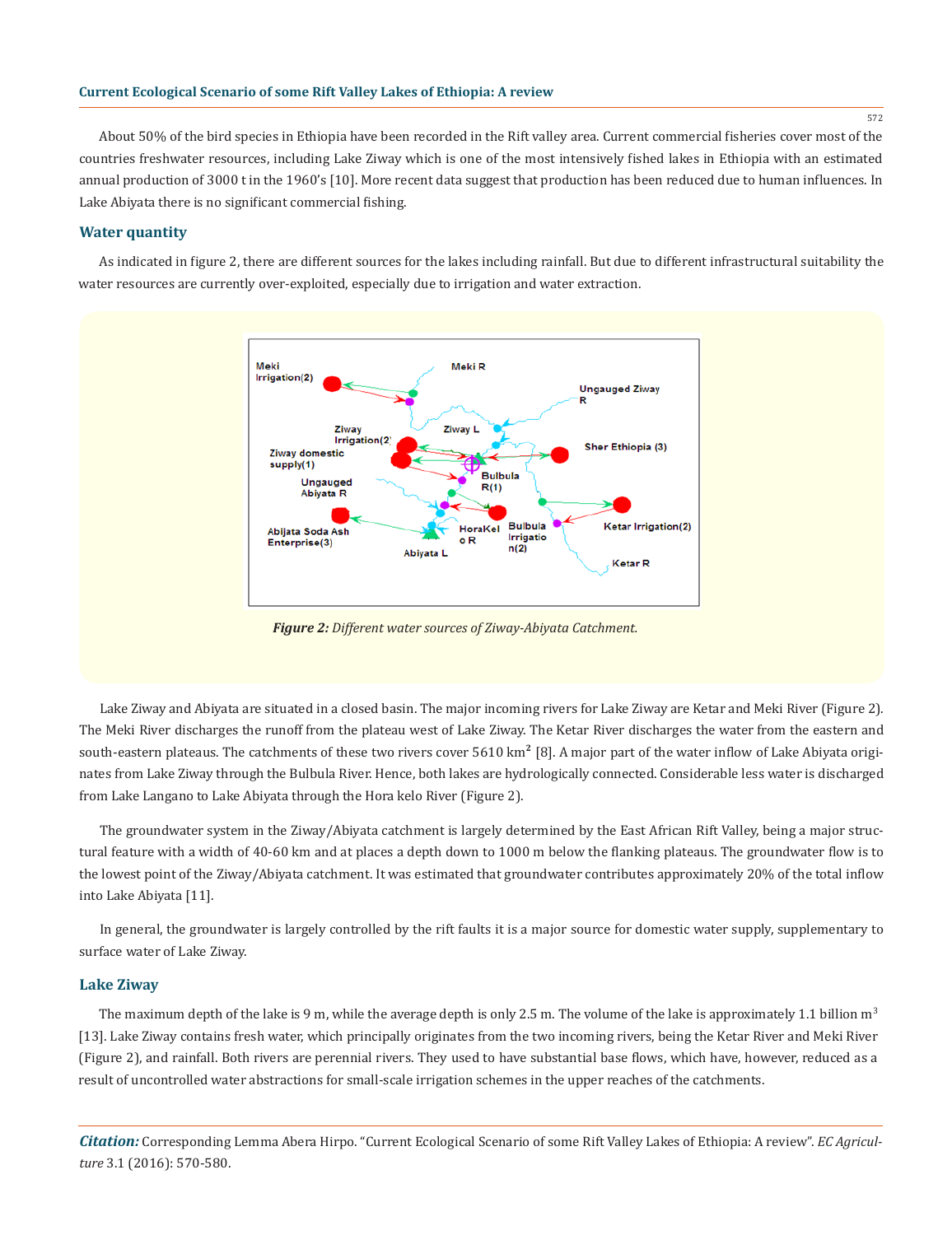573

The major portion of the inflowing water from the Ketar River and Meki River returns to the atmosphere by evaporation. Only a small portion discharges through the natural outlet towards Lake Abiyata. It is estimated that under natural conditions approximately 10% of the inflowing water (110 million m-3) discharge towards Lake Abiyata through the Bulbula River [14]. The present discharge is, however, reported to have decreased [15].

# **Lake Abyata**

The maximum depth of the lake is 13m, while the average depth is 7.6m. The volume of the lake is approximately 750 million  $m<sup>3</sup>$ [13]. Hence, the average depth of Lake Abiyata is approximately three times the depth of Lake Ziway [16]. [10] Tenalem. (2004) report the level of the lake has decreased after 1985, when water abstractions and land use changes increased dramatically. Since the 1970's the lake level has dropped about 5m [9]. Water consumption for domestic use and smaller irrigation schemes along the Bulbula river is unknown but [8] Legesse., *et al.* (2004) estimated total extraction at about 59 million m<sup>3</sup>, which is about 38% of the mean annual Bulbula river discharge recorded over the past 30 years. Annual water use for soda extraction from Lake Abiyata through an artificial evaporation basin is estimated at 2.25 million  $m^3$  [8] and 15 million  $m^3$  [10].

#### **Water quality**

#### **Lake Ziway**

It is a fresh water lake, having a low salt concentration. The total dissolved solids range between 200 and 400 mg l<sup>-1</sup> [17,18]. The total dissolved solids in the Bulbula River which is outflow from the lake and Meki River are similar (300-400 mg  $1^{-1}$ ), the salt concentration of the water in the Ketar River is less than 200 mg  $1^1$  [18]. The pH is neutral to slightly alkalic. The predominant ions in the Meki and Ketar River are calcium and bicarbonate.

The Bulbula River and Lake Ziway have a relative abundance of sodium and bicarbonate. The different water composition can be explained by the geology of the area. The main source for sodium is the dissolution of sodium containing rock minerals. The contents of silica in the river water is, relatively, elevated (30-50 mg  $\lfloor$ <sup>1</sup>). This is, most probably due to the dissolution of feldspars in the weathered ignimbrites. The silica concentrations in Lake Ziway are lower than in the rivers, which can be explained by the relatively low temperature of the lake compared to the temperature of the inflowing rivers and the extraction of silica by organisms for shells and skeletons [18].

Evidence from other lakes in Ethiopia show that the longer term impact of human induced changes like deforestation increases the risk of flooding such as Hawassa Lake or even complete degradation of the lake like in the case of Haramaya [19]. According to [3] Zinabu Gebremariam. (1998) population pressures and urbanization significantly affect cities near lakes and the lakes themselves were among the greatest potential causes of change in water quality and quantity (e.g. L. Ziway). Hence, the current population pressure around the lake, cause pollution and water scarcity. The 'clear water' condition reported seven decades ago is now visibly replaced by a brownish turbid Lake Ziway. Different factors have been forwarded that could change the trophic state of a lake (e.g. nutrient, waste disposal, morphometric features, other biota, turbidity etc).

#### **Lake Abiyata**

Lake Abiyata is a saline, soda-type lake which is typical for the Rift Valley. The water in Lake Abiyata has a pH of around 10 [14,4]. Being the terminal lake, Lake Abiyata is subject to evaporative conditions, resulting in increased salinity and increased alkalinity. The increase of alkalinity is a result of the disequilibrium between bicarbonate and earth-alkali elements. Hot springs that discharge directly or indirectly into the lake also contribute to the elevated salinity and alkalinity. The salinity ranges between 12000 and 24000 mg  $l<sup>-1</sup>$ . However, the salinity may have increased further since 1994 (comparison: sea water has a salinity of approximately 35000 mg  $l^1$ ) [17].

The salinity and alkalinity of the lake have been increased by a factor of 2.6 and 4, respectively, between 1926 and 1991 [17]. The seasonal fluctuation may only account for a factor 1.6 in alkalinity. The increase of salinity with a factor 2.6 cannot be explained by the evaporative process of the terminal lake. The salinity in 1926 and 1938 was around 8000 mg  $I<sup>1</sup>$ . The present salinity is more than 2000

*Citation:* Corresponding Lemma Abera Hirpo. "Current Ecological Scenario of some Rift Valley Lakes of Ethiopia: A review". *EC Agriculture* 3.1 (2016): 570-580.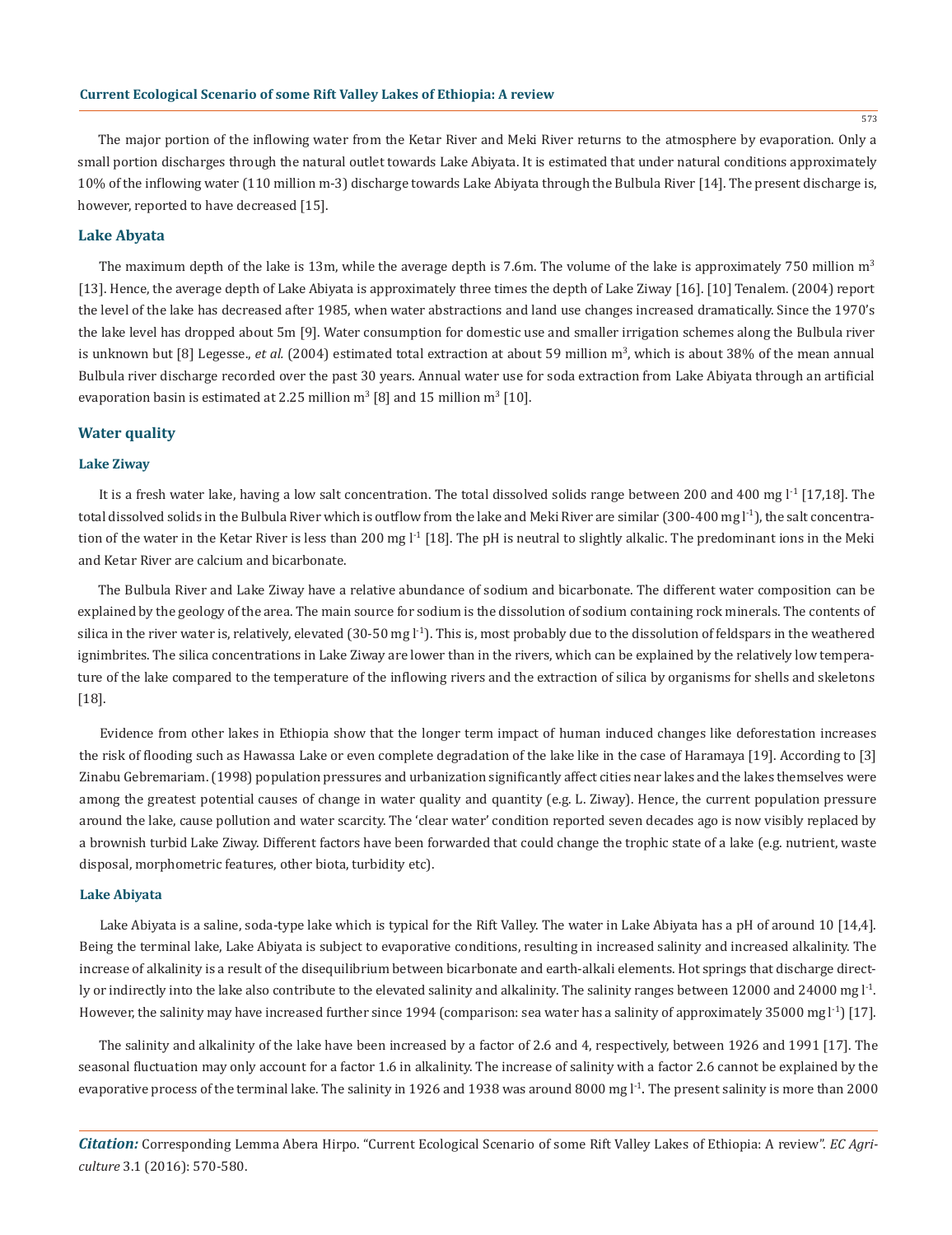mg  $l<sup>-1</sup>$ . Over 75 years evaporation can account for a salinity increase of a few grams per liter only [20]. Increased extraction of water along the Bulbula River and extraction of water for soda ash production are most likely the main causes of this increase in salinity.

#### **Mean Monthly River Discharge**

#### **Meki River**

On the average monthly basis of long data, maximum flows occurs in August with a minor secondary peak in April and minimum flows between December and February (Figure 3). As it can be observed from the hydrograph of the Meki River, discharge at Meki town near the confluence to Lake Ziway, during December-January the river bed may dry. It can be said that the base flow of the river dry out during the savior dry years which is impossible to depend on runoff the river throughout the year for irrigation and domestic water supply. The total annual contribution of the Meki River to the Lake Ziway is 277.81MCM [15].



*Figure 3: Mean Monthly Meki River Discharge.*

#### **Katar River**

The Katar with a large catchment of 3400.km<sup>2</sup> rises in Arsi High lands to the East of the lake. Consequently, the gradient of the river is generally steep throughout its course to Lake Ziway, and it is often deeply incised up to 50 m below the surrounding. As it observed by [10] Tenalem. (2004), the hydrograph of the river at two stations, the discharge measured at Katar Fitee (sagure) is greater than the discharge at Katar Abura and the difference is very pronounced during the high rainfall months of the country i.e. August (Figure 4). This due to an abstraction either through the faults or evapo-transpiration between the two observation stations and equal discharge measurements observed at the two stations in the month of October & November. The annual inflow of the Lake Ziway from the Katar River is 401.3MCM gauged at Abura (confluence to Lake Ziway) and 562.20MCM gauged at Katar fite at mid of Katar River [15].

*Citation:* Corresponding Lemma Abera Hirpo. "Current Ecological Scenario of some Rift Valley Lakes of Ethiopia: A review". *EC Agriculture* 3.1 (2016): 570-580.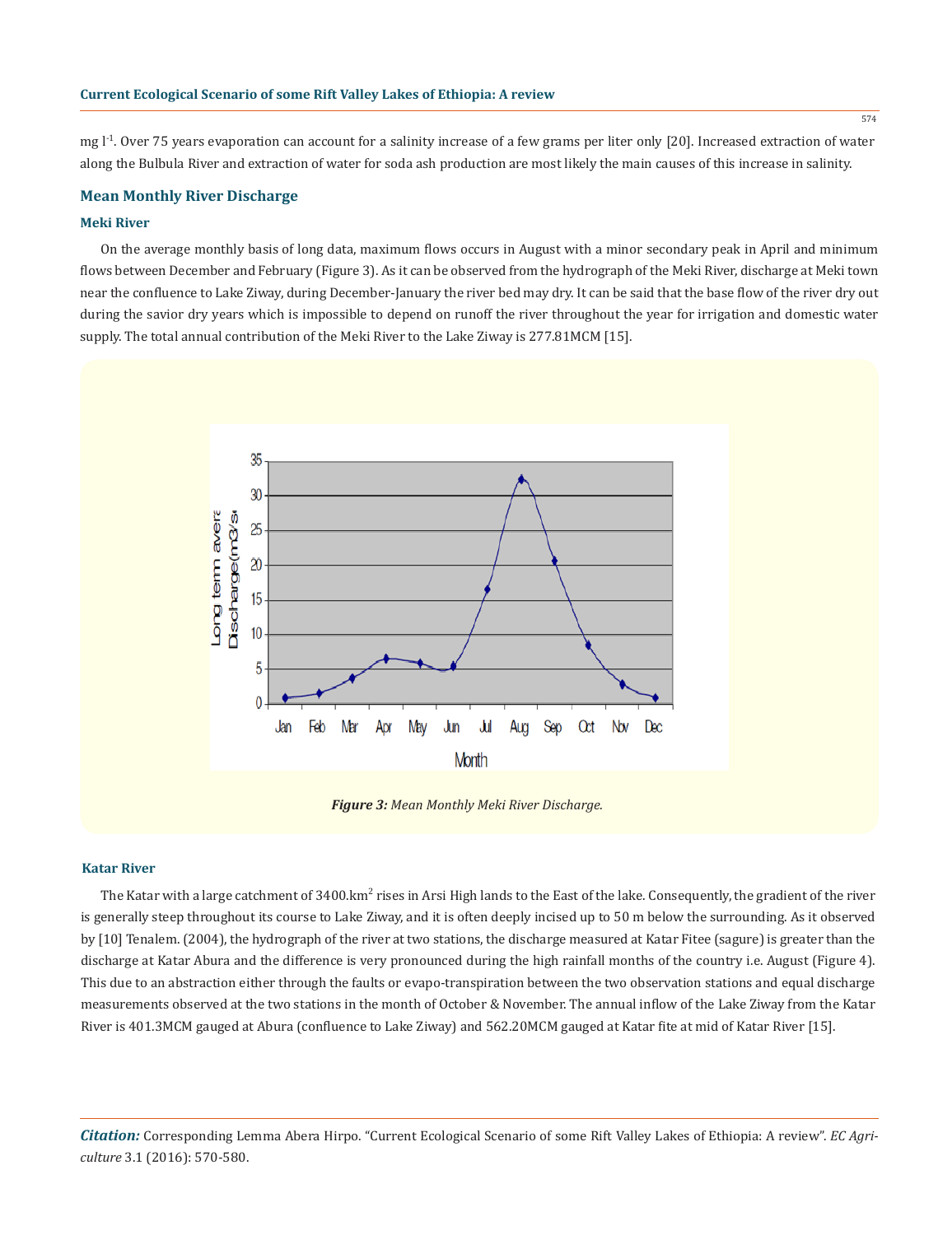

575

*Figure 4: Comparision of Mean monthly Katar river discharge at Abura and Sagure [15].*

The overall Katar River discharge is appears to be decreasing. Although the overall pattern of flow of Katar is similar to that of the Meki, the peak flow are more clearly defined, the base flows in the dry seasons are rather higher and it seems most unlikely that the Katar would never dry up.

## **Bulbula River**

The entire outflow from Lake Ziway is carried by the Bulbula River, which flows south for 30 km before discharging to Lake Abiyata, a terminal lake. Except periodically during the wet season, the flow in the Bulbula usually derives entirely from Lake Ziway. However, the Bulbula does have significant catchments of its own with ephemeral tributaries from the east occasionally contributing to the flow.

The Mean Monthly Bulbula River Discharge at Kakarsitu in actual sense the discharge at Bulbula town should greater than the discharge at Kakarsitu during the rainy seasons since there are many ephemeral rivers between the two stations which drains the runoff to the river from the catchments of Bulbula river. However on figure 8, discharge observed at Kakaritu station is greater than measurements taken at Bulbula town throughout the observed years. This is due to the river loss, abstraction, along the stretch of the river and evaporation even during the rainy seasons. The total mean annual outflow from the Lake Ziway measured at Kakarsitu and Bulbula Town is 161.33 MCM and 127 MCM respectively [15].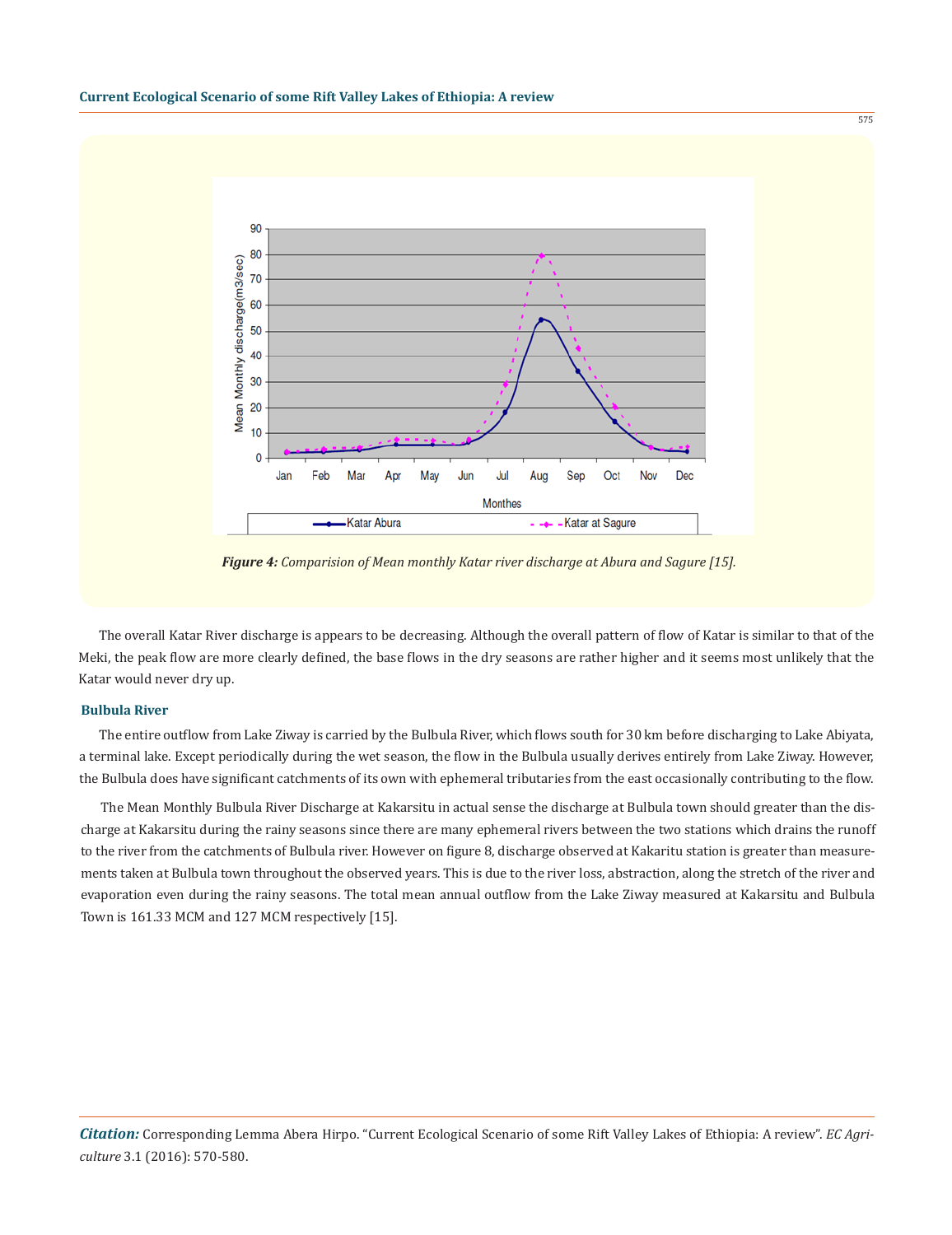

*Figure 5: Mean Monthly Bulbula River Discharge at Kakarsitu and Bulbula town [15].*

#### **Lake Level**

The physical regimes and the levels of lakes are governed by many natural and anthropogenic factors. Climatic, hydrological and man-induced factors control lake levels in many ways [21-23]. Changes in lake levels result from a shift in the water balance or the net steady-state removal of water via various surficial and subsurface processes. In particular, closed terminal lakes fluctuate significantly in response to climatic changes but tend to maintain equilibrium between input and output [24].

Some of the Ethiopian Rift lakes, particularly those located in a terminal position, have undergone significant lake level changes since the 1970s. In the last few decades, the ever-growing utilization of water resources in the rift and adjacent highlands has induced salinization of irrigation fields and lake level changes [25,7].

#### **Lake Ziway**

The level of the lake is not regulated. The annual fluctuation of the water level of the lake was reported to be 0.8 m [26], but larger fluctuations, up to 2 meters, may occasionally occur [10]. Current total surface water abstraction from the Ketar River and Meki River is in the order of 28 million m3 per year, which is used for irrigation [10]. Due to the sedimentation problem of the lake the mean annual water level time series of Lake Ziway seems an increasing. However, after an adjustment made for the sediment deposited in the lake using the bathymetric surveys of 1976 by Over Land Seas Development and 2005/2006 by Ministry of Water Resources the annual water level of time series of the Lake is decreasing.

#### **Lake Abiyata**

The level of Lake Abiyata is influenced strongly by the input into Lake Ziway, which transfers water through the Bulbula River. However, the monthly gains of Lake Abiyata to storage are meager and less than 5% in most dry months. There was a considerable reduction in the volume of Lake Abiyata in 1985 and 1990, amounting to about 425 x 106 mJ, or 51% of its present volume [24]. The reduction of the level of Lake Abiyata is reflected in the changes in its ionic concentration [27].

*Citation:* Corresponding Lemma Abera Hirpo. "Current Ecological Scenario of some Rift Valley Lakes of Ethiopia: A review". *EC Agriculture* 3.1 (2016): 570-580.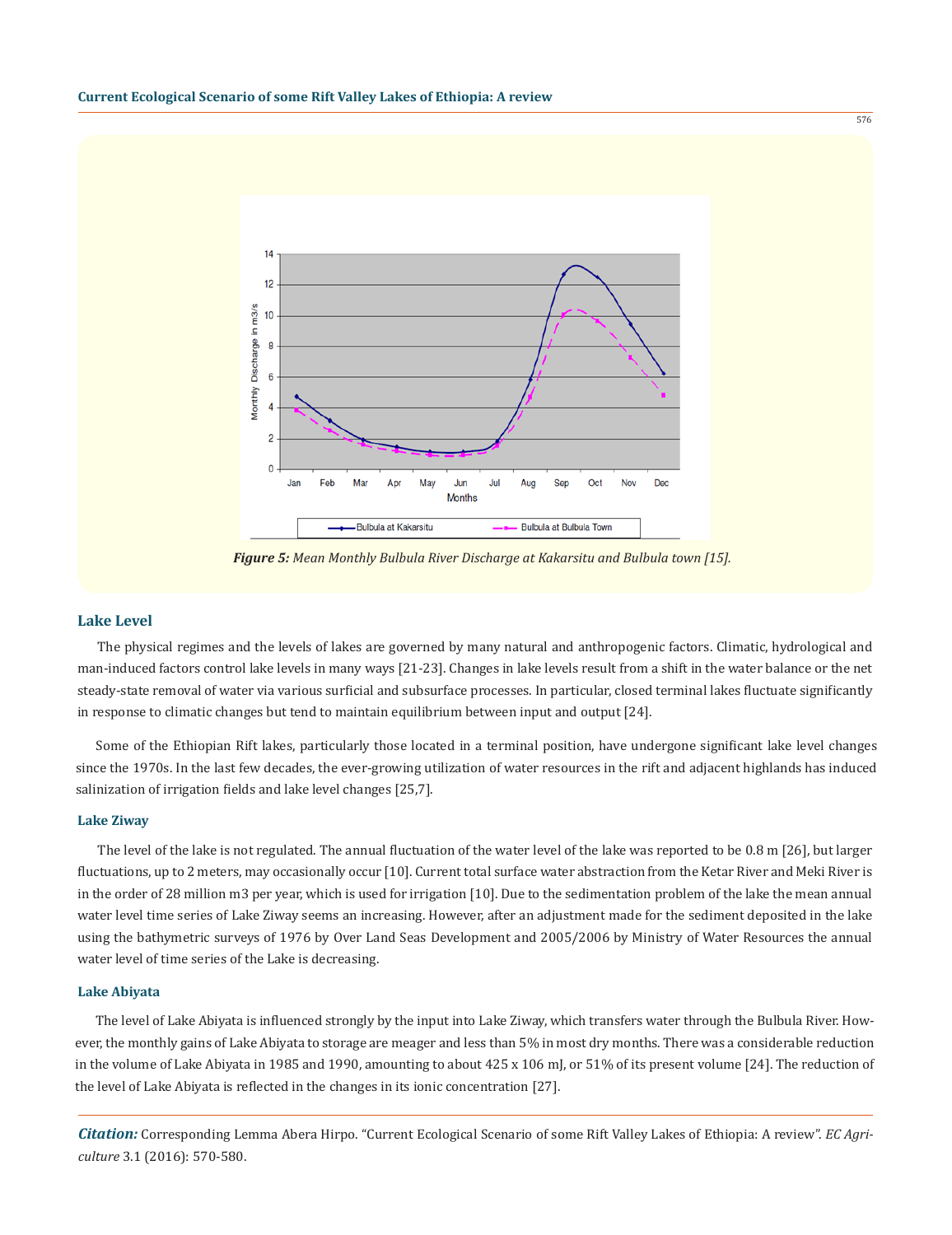## **Current Ecological Scenario of some Rift Valley Lakes of Ethiopia: A review**

In general the level of Lake Abiyata fluctuates according to the precipitation trends in the highlands. However, the recent drastic decline in its level and the increase in salinity coincide with the time of large-scale water abstraction. The current and future uncontrolled water abstraction will have obvious environmental repercussions, which are thought to bring grave consequences to the lacustrine environment in the foreseeable future. Changes in Lake Abiyata should be perceived jointly with the abstraction of water for irrigation around Lake Ziway.

## **Impact of decreasing Lake Ziway level on Lake Abiyata**

If all the proposed irrigated areas are developed, the estimated annual water requirement will be 365.9MCM. This would result in a 0.822m reduction in the level of Lake Ziway which is -0.24m below the level to which the Bulbula River is flowing to Abiyata [9]. Ultimately this will lead to a drastic reduction in the level of Lake Abijata and drying up of the feeder Bulbula River which is the source of domestic water supply (Figure 6).



*Figure 6: River Bulbula as domestic users.*

The apparent decreasing of Abiyata Lake level and Bulbula runoff is parallel this shows that the Abiyata Lake level depends on the Bulbula runoff which spills out from Ziway Lake.

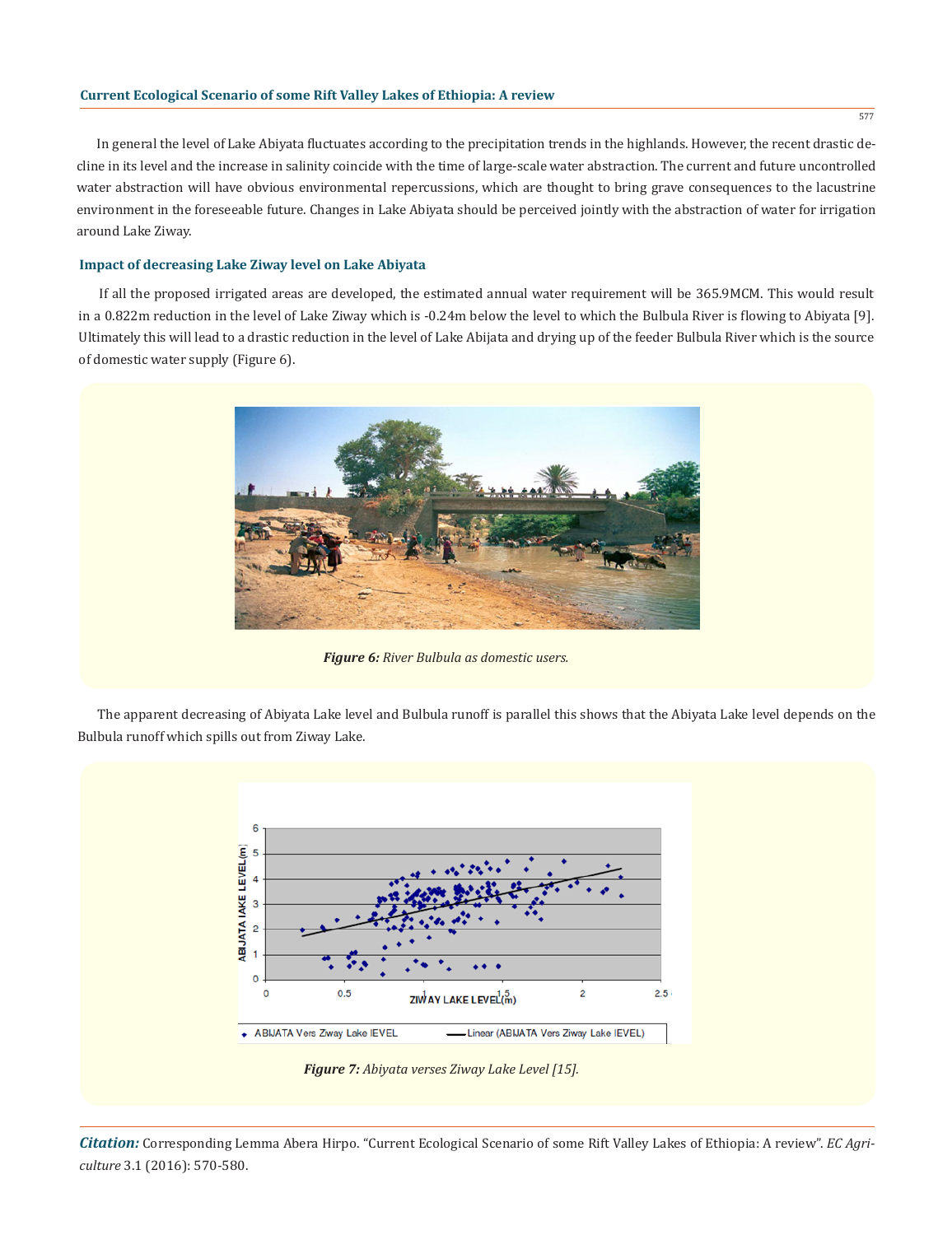Hence, the level of Lake Abiyata is influenced strongly by the input into Lake Ziway, which transfers water through the Bulbula River. Therefore, any decrease of the inflowing water discharged from Lake Ziway to Lake Abiyata will have a direct environmental impact. Changes in land use and increased water abstractions along the Bulbula river have resulted in lower inflows to Lake Abiyata and, consequently, lower water levels, and increased lake water salinity and alkalinity (Figure 7)[28].

# **Conclusion and Recommendations**

This review work addressed the current situation of the lakes, with a special focus on the potential impact of Lake Ziway for Lake Abiyata. Surface water extraction for irrigation, industrial and domestic use is continuously increasing in the CER valley. The limited available data indicate that the limits of sustainable water extraction have been reached.

The abstraction scenarios in the Ziway-Abiyata Lake watershed affect not only the Abiyata Lake but also the domestic water users along the river since it is the only fresh water available in between the two lakes. Hence, based on all these the following recommendation is forwarded: Detailed resource assessment of water should be done, including sustainable abstractions and the special variability of water quality and quantity; Measures should be taken to reduce loss of water due to evaporation in lakes; Since the large trees are almost cleared out for the fuel woods and charcoal production, any wind breakers are almost absent. Hence growing tall trees on the windward side of the water bodies is recommended which act as wind breakers and hence reduce evaporation; Develop program of erosion control measures in the basin; Give environmental education for the community through various associations, organization, schools and etc.; and irrigation activities should combined in an integrated approach to sustain future development activates based on the lake water resources.

# **Bibliography**

- 1. Halcrow. "Master Plan for the Development of Surface Water Resources in the Awash Basin". Ministry of Water Resources, Addis Ababa 6 (1989).
- 2. Brook L. "Report on the Value Chain Assessment of the Fishery Sector in Ethiopia". Food and Agriculture Organization Sub-Regional Office for Eastern Africa Addis Ababa (2012): 131.
- 3. Zinabu G. "Human Interactions and Water Quality in the Horn of Africa". In: Schoneboom, J. (editor). Science in Africa-Emerging Water Management Problems*.* A publication of the symposium at the 1998 American Association for the Advancement of Science (AAAS) Annual Meeting, Philadelphia, Pennsylvania (1998): 47-61.
- 4. Zinabu G. "The Ethiopian Rift Valley Lakes: Major Threats and Strategies for Conservation". In: Tudorancea, C. and Taylor, W. D. (eds.): Ethiopian rift valley lakes. Backhuys publishers, Leiden (2002): 259-271.
- 5. Zinabu G. "Human Interactions and Water Quality in the Horn of Africa". In: T.L. Crisman, L.J. Chapman, C.A. Chapman, and L.S. Kaufman (editors). Aquatic Conservation and Management in Africa*.* University Press of Florida, Gainesville (2003): 104-123.
- 6. Zinabu G and Elias D. "Water resources and Fisheries management in the Ethiopian rift-valley lake". *SINET: An Ethiopian Journal of Science* 12.2 (1989): 95-109.
- 7. Tenalem A. "The hydrogeological system of the Lake District Basin, Central Main Ethiopian Rift". PhD Thesis, Free University of Amsterdam, Netherlands (1998).
- 8. Legesse, D., *et al.* "Analysis of the hydrological response of a tropical terminal lake, Lake Abiyata (Main Ethiopian Rift Valley) to changes in climate and human activities". *Hydrological Process* 18.3 (2004): 487-504.
- 9. Alemayehu T., *et al.* "Hydro geochemical and lake level changes in the Ethiopian Rift valley". *Journal of hydrology* 316 (2006): 290-

*Citation:* Corresponding Lemma Abera Hirpo. "Current Ecological Scenario of some Rift Valley Lakes of Ethiopia: A review". *EC Agriculture* 3.1 (2016): 570-580.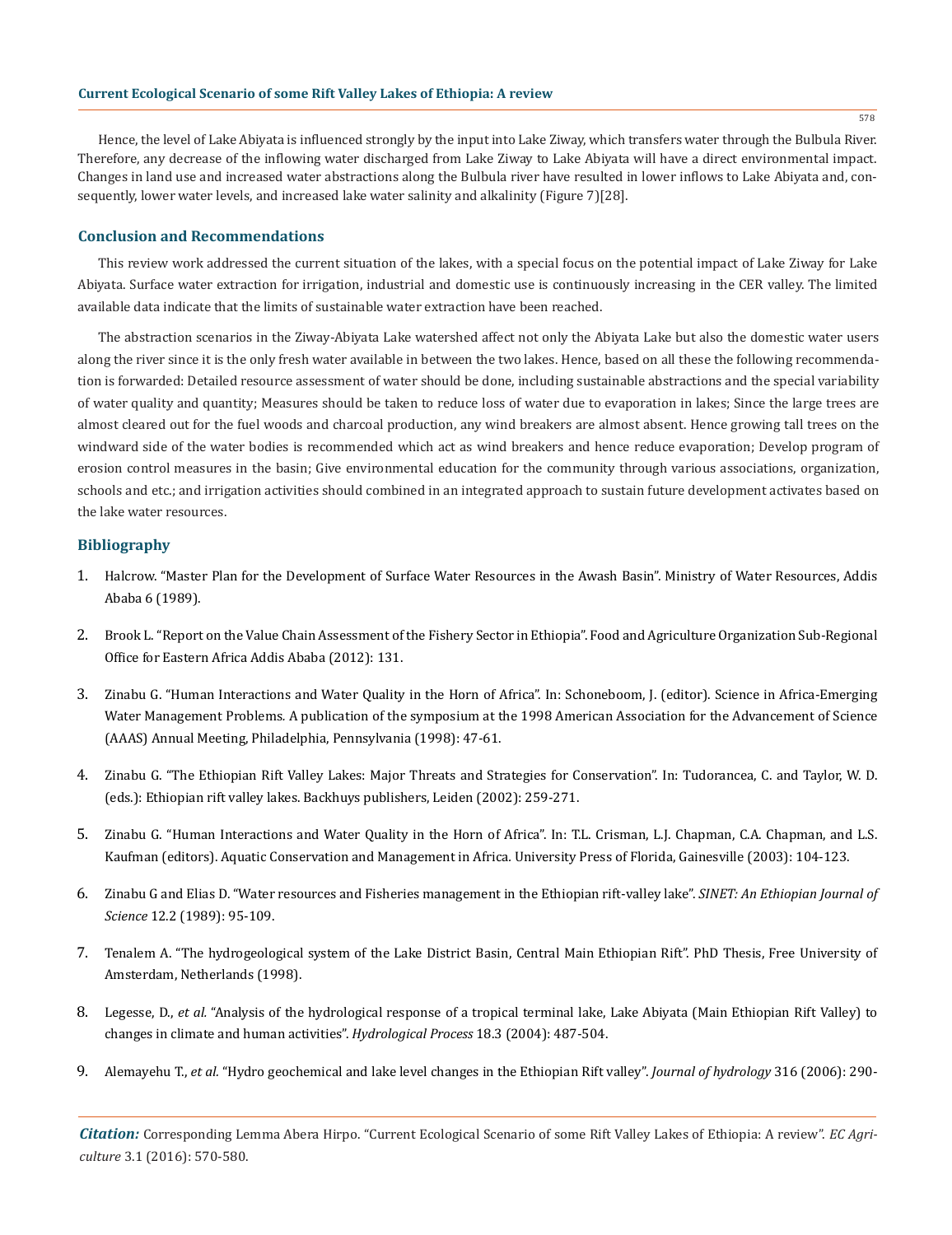300.

- 10. Tenalem A. "Environmental implications of changes in the levels of lakes in the Ethiopian Rift since 1970". *Regional environmental change* 4.4 (2004): 192-204.
- 11. Vallet-Coulomb C., *et al.* "Lake evaporation estimates in tropical Africa (Lake Ziway, Ethiopia)". *Journal of Hydrology* 245.1-4 (2001): 1-18.
- 12. Feoli E and Zerihun W. "Fuzzy set analysis of the Ethiopian rift valley vegetation in relation to anthropogenic influences". *Plant ecology* 147 (2000): 219-225.
- 13. ILEC. [International Lake Environment Committee Foundation], Data Book of World Lake Environments, Africa 2 (2001).
- 14. Gilbert E., *et al.* "Comparing Carbonate and Organic AMS-14C Ages in Lake Abiyata Sediments (Ethiopia): Hydrochemistry and Paleoenvironmental Implications". *Radiocarbon* 41.3 (1999): 271-286.
- 15. Amare M. "Assessment of Lake Ziway Water Balance". M.Sc Thesis, Addis Ababa University, Addis Ababa, Ethiopia (2008): 125.
- 16. Balarin JD. "National reviews for aquaculture development in Africa: Ethiopia". *FAO Fisheries Department* 770.9 (1986): 109.
- 17. Kebede E., *et al.* "The Ethiopian Rift Valley Lakes: Chemical Characteristics of a salinity-alkalinity series". *Hydrobiologia* 288 (1994): 1-12.
- 18. Gashaw H. "Hydrochemistry of waters in Lake Ziway area". 25<sup>th</sup> WEDC conference, Integrated Development for Water Supply and Sanitation (1999).
- 19. Brook L. (2011). The impact of climate change and population increase on Lakes Haramaya and Hora-Kilole, Ethiopia (1986-2006). In: Impacts of climate change and population on tropical aquatic resources, Haramaya University, Ethiopia, a proceeding of the Third International conference of the Ethiopian Fisheries and Aquatic Sciences Association (EFASA) held At Haramaya University from Feb. 04-05, 2011: 310.
- 20. Kassahun W. "Comparative limnology of Lake Abijatta and Lake Langano in relation to primary and secondary production". M.Sc Thesis, Addis Ababa University, Addis Ababa, Ethiopia (1982).
- 21. Nicholson S H., *et al.* "On the feasibility of using a lake water balance model to infer rainfall: an example from Lake Victoria". *Hydrological Sciences Journal* 45.1 (2000): 75-96.
- 22. Sene K J. "Theoretical estimates for the influence of Lake Victoria on flows in the upper White Nile". *Hydrological Sciences Journal*  45.1 (2000): 125-146.
- 23. Yin X., *et al.* "On the diurnal cycle of cloudiness over Lake Victoria and its influence on evaporation from the Lake". *Hydrological Sciences Journal* 45.3 (2000): 407-424.
- 24. Tenalem A. "Numerical groundwater flow modeling of the Central Main Ethiopian Rift lakes basin". *SINET: Ethiopian Journal Science* (2001).
- 25. Hailu D., *et al.* "The problem of high rise groundwater in Amibara Irrigation Project, Middle Awash Basin". Ethiopian Science and Technology Commission, Unpublished report, Addis Ababa, Ethiopia (1996).
- 26. Welcomme RL. "The inland waters of Africa". CIFA Technical Papers 1 (1972): 117.

Citation: Corresponding Lemma Abera Hirpo. "Current Ecological Scenario of some Rift Valley Lakes of Ethiopia: A review". *EC Agriculture* 3.1 (2016): 570-580.